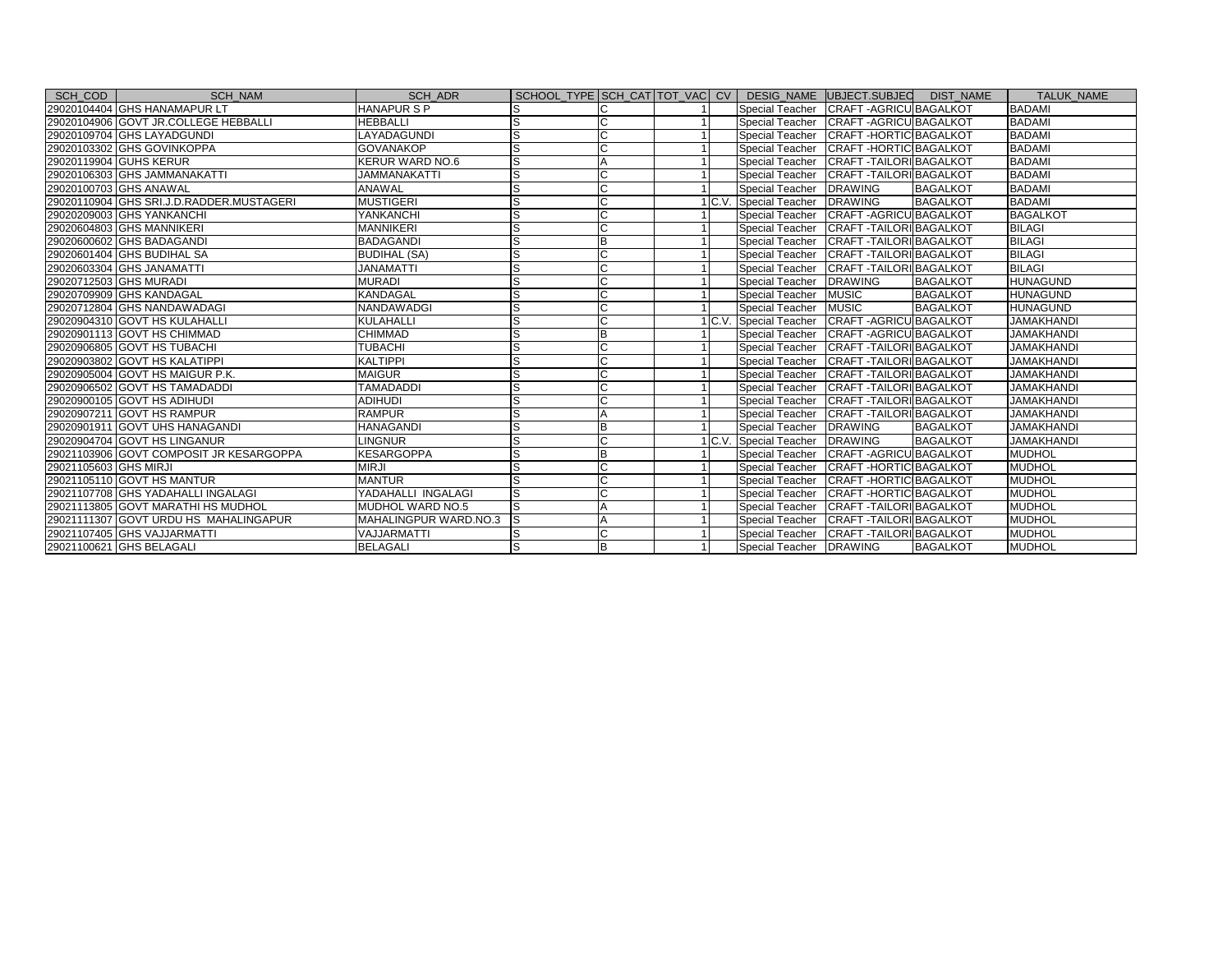| 29010204806 GOVT HIGHSCHOOL HUNASIKATTI       | <b>HUNASIKATTI</b>      | lS |              |  | <b>Special Teacher</b>                  | <b>CRAFT-TAILORIBELGAUM</b> |                | <b>BAILHONGAL</b>     |
|-----------------------------------------------|-------------------------|----|--------------|--|-----------------------------------------|-----------------------------|----------------|-----------------------|
| 29010209004 GOVT HIGHSCHOOL MEKALMARDI        | <b>MEKALMARDI</b>       |    | $\sim$<br>ι. |  | <b>Special Teacher</b>                  | <b>CRAFT-TAILORIBELGAUM</b> |                | <b>BAILHONGAL</b>     |
| 29010209807 GOVT HIGHSCHOOL NESARGI           | <b>NESARGI</b>          |    |              |  | Special Teacher CRAFT - TAILORI BELGAUM |                             |                | <b>BAILHONGAL</b>     |
| 29010200202 GOVT HIGHSCHOOL AMATUR            | <b>AMATUR</b>           |    |              |  | <b>Special Teacher</b>                  | <b>CRAFT-TAILORIBELGAUM</b> |                | <b>BAILHONGAL</b>     |
| 29010207702 GOVT HIGHSCHOOL LAKKUNDI          | LAKKUNDI                |    |              |  | <b>Special Teacher</b>                  | CRAFT - TAILORI BELGAUM     |                | <b>BAILHONGAL</b>     |
| 29010201603 GOVT HIGHSCHOOL BAILUR            | <b>BAILUR</b>           |    |              |  | Special Teacher                         | <b>CRAFT-TAILORIBELGAUM</b> |                | <b>BAILHONGAL</b>     |
| 29010204603 GOVT HIGHSCHOOL HOLIHOSUR         | <b>HOLIHOSUR</b>        |    |              |  | <b>Special Teacher</b>                  | CRAFT - TAILORI BELGAUM     |                | <b>BAILHONGAL</b>     |
| 29010208702 GOVT HIGHSCHOOL MALLAPUR.(K.N)    | MALLAPUR.(K.N)          |    |              |  | <b>Special Teacher</b>                  | <b>CRAFT-TAILORIBELGAUM</b> |                | <b>BAILHONGAL</b>     |
| 29010211713 GOVT HIGHSCHOOL TURKARSHIGIHALLI  | <b>TURKARSHIGIHALLI</b> |    |              |  | 1 C.V. Special Teacher                  | <b>DRAWING</b>              | <b>BELGAUM</b> | <b>BAILHONGAL</b>     |
| 29010407808 DIET MANNUR                       | <b>BELGAUM RURAL</b>    |    |              |  | <b>Special Teacher</b>                  | CRAFT - TAILORI BELGAUM     |                | <b>BELGAUM RURAL.</b> |
| 29010899999 GOVT HIGHSCHOOL MUGALIHAL         | <b>MUGALIHAL</b>        |    |              |  | <b>Special Teacher</b>                  | <b>DRAWING</b>              | <b>BELGAUM</b> | <b>KHANAPUR</b>       |
| 29010899997 GOVT HIGHSCHOOL HANDUR HULIKOTLA  | <b>HANDUR HULIKOTLA</b> |    |              |  | <b>Special Teacher</b>                  | <b>DRAWING</b>              | <b>BELGAUM</b> | <b>KHANAPUR</b>       |
| 29011107203 GOVT HIGHSCHOOL MUDAKAVI          | <b>MUDAKAVI</b>         |    |              |  | <b>Special Teacher</b>                  | CRAFT - WOOD BELGAUM        |                | <b>RAMDURG</b>        |
| 29011109008 GOVT HIGHSCHOOL SALAPUR           | <b>SALAPUR</b>          | ıъ | $\sim$       |  | <b>Special Teacher</b>                  | <b>CRAFT-AGRICU BELGAUM</b> |                | <b>RAMDURG</b>        |
| 29011108202 GOVT.HIGHSCHOOL NANDIHAL          | <b>NANDIHAL</b>         |    |              |  | <b>Special Teacher</b>                  | <b>CRAFT-HORTIC BELGAUM</b> |                | <b>RAMDURG</b>        |
| 29011111266 GOVT HIGHSCHOOL K CHANDARGI       | <b>K CHANDARGI</b>      |    |              |  | <b>Special Teacher</b>                  | <b>CRAFT-TAILORIBELGAUM</b> |                | <b>RAMDURG</b>        |
| 29011110624 GOVT HIGHSCHOOL (URDU) RAMDURG    | <b>RAMDURG</b>          |    |              |  | <b>Special Teacher</b>                  | <b>DRAWING</b>              | <b>BELGAUM</b> | <b>RAMDURG</b>        |
| 29011206805 GOVT HIGHSCHOOL MALLUR            | <b>MALLUR</b>           |    |              |  | <b>Special Teacher</b>                  | CRAFT - TAILORI BELGAUM     |                | <b>SOUNDATTI</b>      |
| 29011210205 GOVT HIGHSCHOOL YAKKUNDI          | YAKKUNDI                |    | $\sim$       |  | <b>Special Teacher</b>                  | CRAFT - TAILORI BELGAUM     |                | <b>SOUNDATTI</b>      |
| 29011207705 GOVT HIGHSCHOOL MUGALIHAL         | <b>MUGALIHAL</b>        |    |              |  | Special Teacher                         | <b>CRAFT-TAILORIBELGAUM</b> |                | <b>SOUNDATTI</b>      |
| 29011208809 GOVT HIGHSCHOOL SATTIGERI         | <b>SATTIGERI</b>        |    |              |  | 1 C.V. Special Teacher                  | <b>CRAFT-TAILORIBELGAUM</b> |                | <b>SOUNDATTI</b>      |
| 29011204105 GOVT HIGHSCHOOL HOOLI             | <b>HOOLI</b>            |    |              |  | <b>Special Teacher</b>                  | <b>CRAFT-TAILORIBELGAUM</b> |                | <b>SOUNDATTI</b>      |
| 29011208634 GOVT HIGHSCHOOL<br>SOUNDATTI      | SOUNDATTI               |    |              |  | 1 C.V. Special Teacher                  | <b>CRAFT-TAILORIBELGAUM</b> |                | SOUNDATTI             |
| 29011299997 GOVT HIGHSCHOOL<br>SHANGRESHKOPPA | <b>SANGRESHKOPPA</b>    |    |              |  | <b>Special Teacher</b>                  | <b>DRAWING</b>              | <b>BELGAUM</b> | <b>SOUNDATTI</b>      |
| 29011299998 GOVT HIGHSCHOOL KARIKATTI         | KARIKATTI               |    |              |  | <b>Special Teacher</b>                  | <b>DRAWING</b>              | <b>BELGAUM</b> | <b>SOUNDATTI</b>      |
| 29011299999 GOVT HIGHSCHOOL MADLUR            | <b>MADLUR</b>           |    | B            |  | Special Teacher DRAWING                 |                             | <b>BELGAUM</b> | <b>SOUNDATTI</b>      |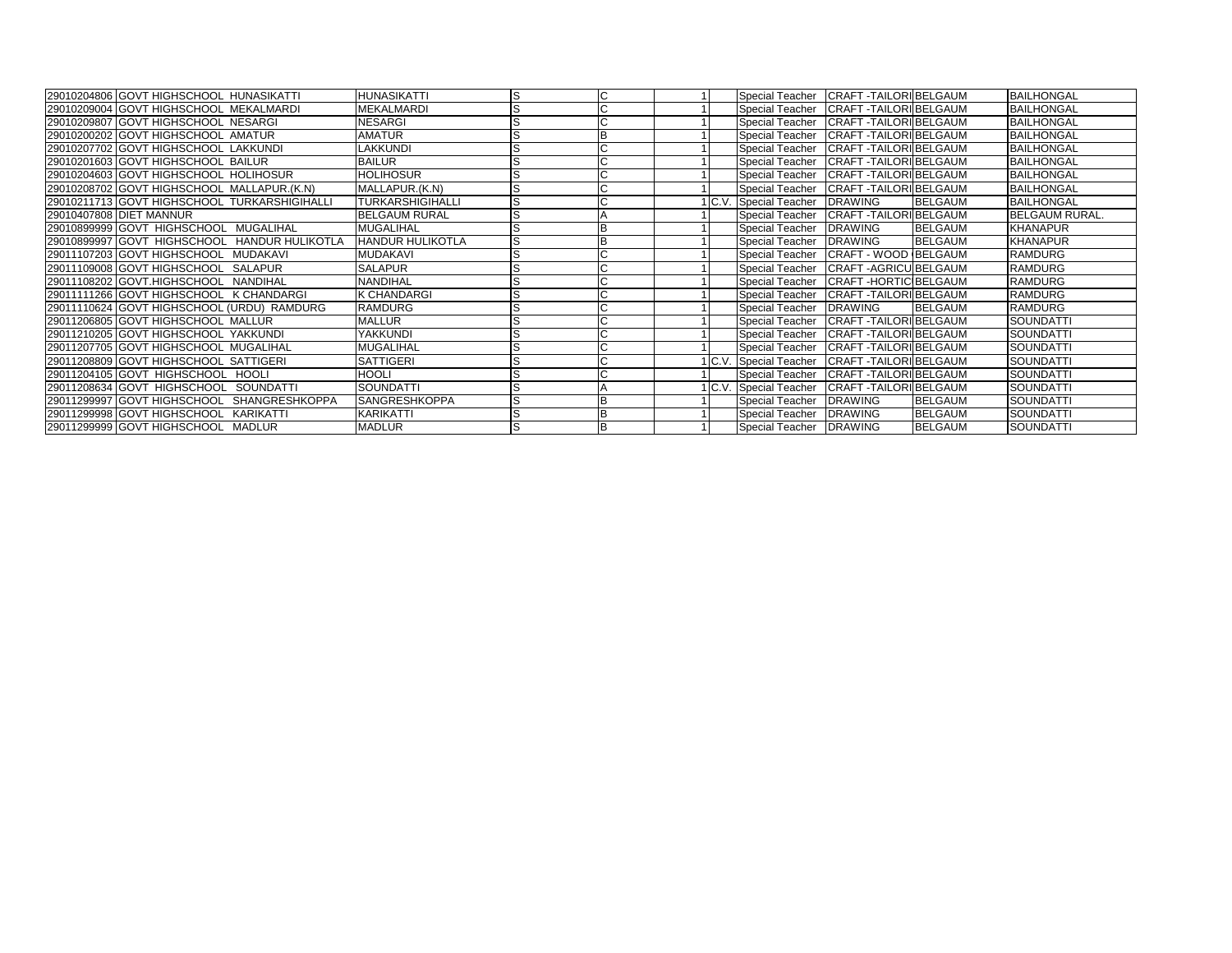| 29030302705 GOVT HIGH SCHOOL CHIMMALAGI      | <b>CHIMMALGI</b>       | ıъ | ◡                        |  | Special Teacher                         | <b>DRAWING</b>               | <b>BIJAPUR</b> | <b>BASAVAN BAGEWADI</b> |
|----------------------------------------------|------------------------|----|--------------------------|--|-----------------------------------------|------------------------------|----------------|-------------------------|
| 29030310803 GOVT HIGH SCHOOL SIDDANATH       | SIDDANATH              |    |                          |  | <b>Special Teacher</b>                  | <b>DRAWING</b>               | <b>BIJAPUR</b> | <b>BASAVAN BAGEWADI</b> |
| 29030307804 GOVT HIGH SCHOOL MARKABBINAHALLI | <b>MARKABBINAHALLI</b> |    |                          |  | <b>Special Teacher</b>                  | <b>MUSIC</b>                 | <b>BIJAPUR</b> | <b>BASAVAN BAGEWADI</b> |
| 29030303204 GOVT PUC GANI RC                 | GANI                   |    |                          |  | <b>Special Teacher</b>                  | <b>MUSIC</b>                 | <b>BIJAPUR</b> | <b>BASAVAN BAGEWADI</b> |
| 29030505708 GOVT HIGH SCHOOL KAMBAGI         | <b>KAMBAGI</b>         |    |                          |  | Special Teacher                         | <b>CRAFT-TAILORI BIJAPUR</b> |                | <b>BIJAPUR RURAL</b>    |
| 29030505112 GOVT HIGH SCHOOL JAMBAGI A       | JAMBGI (A)             |    |                          |  | Special Teacher                         | <b>CRAFT-TAILORI BIJAPUR</b> |                | <b>BIJAPUR RURAL</b>    |
| 29031302206 GOVT. HIGH SCHOOL HINGANI        | <b>HINGANI</b>         |    |                          |  | <b>Special Teacher</b>                  | <b>CRAFT-TAILORI BIJAPUR</b> |                | CHADACHAN               |
| 29031301710 GOVT HIGH SCHOOL HADALASANG      | <b>HADALASANG</b>      |    |                          |  | <b>Special Teacher</b>                  | <b>CRAFT-TAILORIBIJAPUR</b>  |                | CHADACHAN               |
| 29031300605 GOVT HIGH SCHOOL BASANAL         | <b>BASANAL</b>         |    |                          |  | Special Teacher                         | <b>CRAFT-TAILORIBIJAPUR</b>  |                | CHADACHAN               |
| 29031305102 GOVT HIGH SCHOOL TADDEWADI       | <b>TADDEWADI</b>       |    |                          |  | <b>Special Teacher</b>                  | <b>CRAFT-TAILORI BIJAPUR</b> |                | CHADACHAN               |
| 29031305309 GOVT HIGH SCHOOL UMARANI         | <b>UMARANI</b>         |    | U                        |  | Special Teacher                         | <b>DRAWING</b>               | <b>BIJAPUR</b> | <b>CHADACHAN</b>        |
| 29030803503 GOVT PU COLLEGE GOLASAR          | <b>GOLASAR</b>         |    | $\overline{\phantom{0}}$ |  | Special Teacher CRAFT - TAILORI BIJAPUR |                              |                | <b>INDI</b>             |
| 29030810704 GOVT. HIGH SCHOOL SHIRASHYAD     | <b>SHIRASHYAD</b>      |    |                          |  | <b>Special Teacher</b>                  | <b>DRAWING</b>               | <b>BIJAPUR</b> | <b>INDI</b>             |
| 29030809503 GOVT HIGH SCHOOL RODAGI          | <b>RODGI</b>           |    | U                        |  | <b>Special Teacher</b>                  | <b>DRAWING</b>               | <b>BIJAPUR</b> | <b>INDI</b>             |
| 29031010302 GOVT HIGH SCHOOL LINGADALLI      | LINGADALLI             |    |                          |  | <b>Special Teacher</b>                  | <b>CRAFT-TAILORI BIJAPUR</b> |                | <b>MUDDEBIHAL</b>       |
| 29031011406 GOVT HIGH SCHOOL MINAJAGI        | <b>MINAJAGI</b>        |    |                          |  | Special Teacher                         | <b>CRAFT-TAILORI BIJAPUR</b> |                | <b>MUDDEBIHAL</b>       |
| 29031000602 GOVT HIGH SCHOOL ALUR            | <b>ALUR</b>            |    |                          |  | <b>Special Teacher</b>                  | <b>CRAFT-TAILORIBIJAPUR</b>  |                | <b>MUDDEBIHAL</b>       |
| 29031001303 GOVT HIGH SCHOOL BALABATTI       | <b>BALABATTI</b>       |    |                          |  | <b>Special Teacher</b>                  | <b>CRAFT-TAILORIBIJAPUR</b>  |                | <b>MUDDEBIHAL</b>       |
| 29031202303 GOVT HIGH SCHOOL B B INGALAGI    | <b>B B INGALGI</b>     |    |                          |  | <b>Special Teacher</b>                  | <b>DRAWING</b>               | <b>BIJAPUR</b> | SINDAGI                 |
| 29031201104 GOVT HIGH SCHOOL ASKI            | <b>ASKI</b>            |    |                          |  | <b>Special Teacher</b>                  | <b>DRAWING</b>               | <b>BIJAPUR</b> | <b>SINDAGI</b>          |
| 29031210407 GOVT HIGH SCHOOL MULASAVALAGI    | <b>MULASAVALGI</b>     |    | ື                        |  | <b>Special Teacher</b>                  | <b>IDRAWING</b>              | <b>BIJAPUR</b> | SINDAGI                 |
| 29031204703 GOVT HIGH SCHOOL GANGANAHALLI    | <b>GANGANAHALLI</b>    |    |                          |  | Special Teacher MUSIC                   |                              | <b>BIJAPUR</b> | <b>SINDAGI</b>          |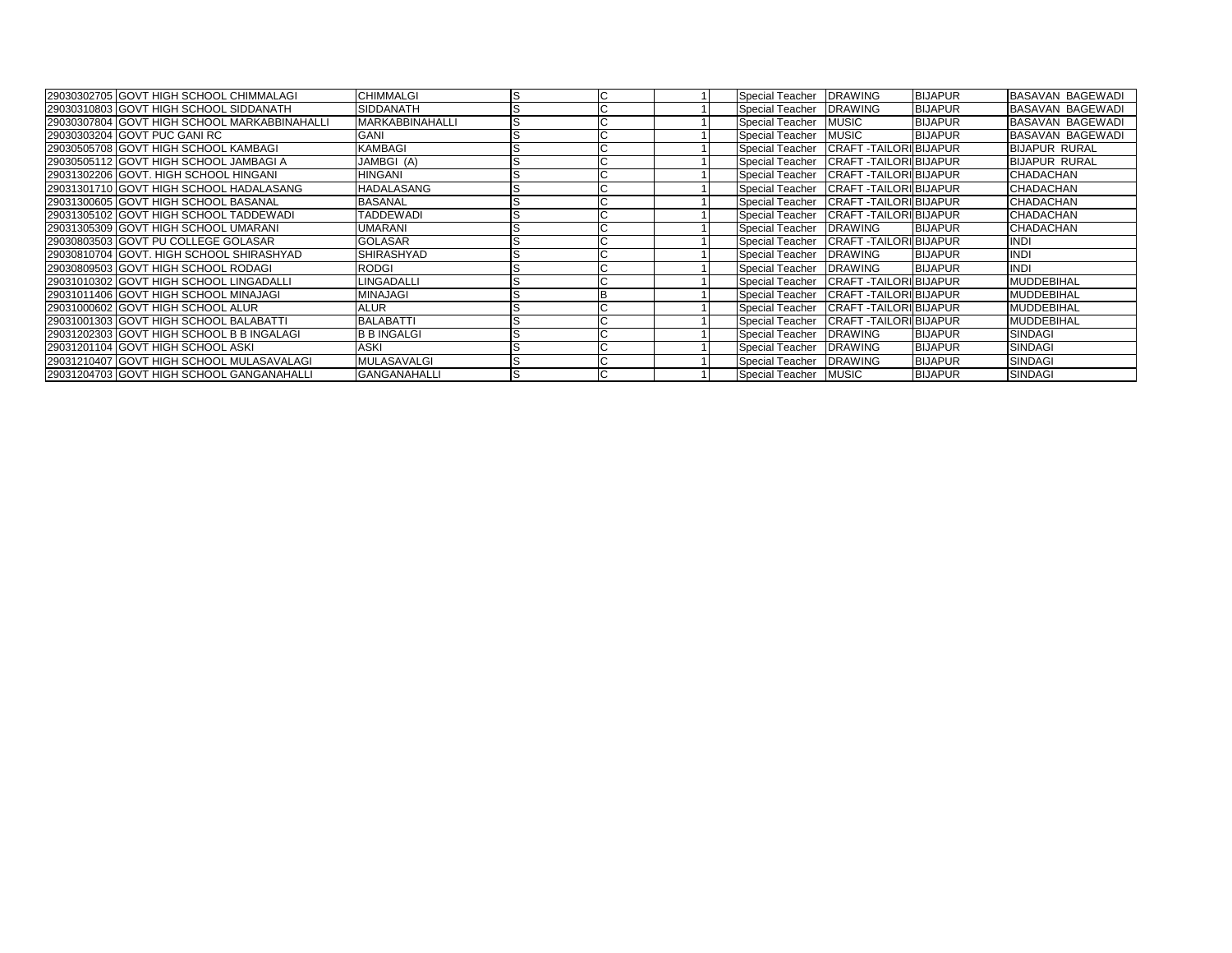| 29300106911 G.H.S SAVADI                  | SAVADI                    | ls             | IС             | -1 | Special Teacher CRAFT - AGRICU CHIKKODI        |                                 |                 | <b>ATHANI</b>  |
|-------------------------------------------|---------------------------|----------------|----------------|----|------------------------------------------------|---------------------------------|-----------------|----------------|
| 29300107706 GOVT H.S.                     | <b>SHEGUNASHI</b>         | G              | lC.            |    | Special Teacher CRAFT - AGRICU CHIKKODI        |                                 |                 | <b>ATHANI</b>  |
| 29300108402 GOVT H.S.                     | <b>TANVASHI</b>           | S              | C              |    | Special Teacher CRAFT - AGRICU CHIKKODI        |                                 |                 | <b>ATHANI</b>  |
| 29300106814 GHS SATTI                     | <b>SATTI</b>              | $\overline{s}$ | $\mathsf{C}$   |    | Special Teacher CRAFT - AGRICU CHIKKODI        |                                 |                 | <b>ATHANI</b>  |
| 29300106505 GOVT H.S.                     | PARTHANHALLI              | s              | C              |    | Special Teacher                                | <b>CRAFT-AGRICU CHIKKODI</b>    |                 | <b>ATHANI</b>  |
| 29300101804 GHS BALAWAD                   | <b>BALAWAD</b>            | S              | C              |    | Special Teacher CRAFT - AGRICU CHIKKODI        |                                 |                 | <b>ATHANI</b>  |
| 29300110701 GHS DEVARADDERHATTI           | <b>DEVARADDERHATTI</b>    | S              | C              |    | Special Teacher CRAFT - HORTIC CHIKKODI        |                                 |                 | <b>ATHANI</b>  |
| 29300100204 G.H.S AWARKHOD                | <b>AWARKHOD</b>           | S              | C              |    | Special Teacher                                | <b>CRAFT-HORTICICHIKKODI</b>    |                 | <b>ATHANI</b>  |
| 29300104535 GOVT PU COLLEGE               | <b>KOKATNUR</b>           | S              | C              |    | <b>Special Teacher</b>                         | <b>CRAFT -SPIINNINCHIKKODI</b>  |                 | <b>ATHANI</b>  |
| 29300106006 GOVT. H.S.                    | N.INGALGAON               | S              | C              |    | Special Teacher                                | <b>CRAFT - TAILORI CHIKKODI</b> |                 | <b>ATHANI</b>  |
| 29300102909 GOVT H.S.                     | <b>JAMBGI</b>             | S              | $\mathsf{C}$   |    | Special Teacher CRAFT - TAILORI CHIKKODI       |                                 |                 | <b>ATHANI</b>  |
| 29300107404 GOVT H.S.                     | <b>SHIVNUR</b>            | S              | C              |    | Special Teacher                                | <b>CRAFT - TAILORI CHIKKODI</b> |                 | <b>ATHANI</b>  |
| 29300104208 GOVT.H.S.                     | <b>KOHALLI</b>            | lS.            | C              |    | <b>Special Teacher</b>                         | <b>CRAFT - TAILORI CHIKKODI</b> |                 | <b>ATHANI</b>  |
| 29300506305 GOVT H.S.                     | <b>KALLOL</b>             | S              | C              |    | Special Teacher                                | <b>CRAFT-TAILORICHIKKODI</b>    |                 | <b>CHIKODI</b> |
| 29300509004 GOVT H.S                      | <b>MALIKWAD</b>           | S              | $\mathsf{C}$   |    | Special Teacher                                | <b>CRAFT - TAILORI CHIKKODI</b> |                 | <b>CHIKODI</b> |
| 29300605790 GHS KHANGAON                  | <b>KHANGAON</b>           | S              | C              |    | Special Teacher                                | <b>DRAWING</b>                  | <b>CHIKKODI</b> | <b>GOKAK</b>   |
| 29300606507 G H S MAKKALAGERI             | <b>MAKKALGERI</b>         | S              | C              |    | <b>Special Teacher</b>                         | <b>MUSIC</b>                    | <b>CHIKKODI</b> | <b>GOKAK</b>   |
| 29300700302 GOVT HS                       | ARJUNWAD                  | s              | C              |    | Special Teacher CRAFT - AGRICUICHIKKODI        |                                 |                 | <b>HUKKERI</b> |
| 29300709806 SDBH GHS                      | <b>ULLAGADDI KHANAPUR</b> | ls             | $\mathsf{C}$   |    | 1 C.V. Special Teacher CRAFT - TAILORICHIKKODI |                                 |                 | <b>HUKKERI</b> |
| 29300700102 GOVT HS                       | <b>ATTIHAL</b>            | S              | C              |    | Special Teacher CRAFT - TAILORICHIKKODI        |                                 |                 | <b>HUKKERI</b> |
| 29300710002 GOVT HS                       | YARGATTI                  | S              | С              |    | Special Teacher                                | <b>CRAFT-TAILORI CHIKKODI</b>   |                 | <b>HUKKERI</b> |
| 29300705703 GOVT H.S.                     | <b>KOT</b>                | s              | C              |    | 1 C.V. Special Teacher                         | <b>DRAWING</b>                  | <b>CHIKKODI</b> | <b>HUKKERI</b> |
| 29301402904 G.H.S. HUNSHAL                | HUNSHAL (P.Y)             | S              | $\mathsf{C}$   |    | Special Teacher CRAFT - TAILORICHIKKODI        |                                 |                 | <b>MUDALGI</b> |
| 29301405947 GOVT, HIGH SCHOOL TALAKATNAL  | <b>TALAKATNAL</b>         | S              | $\mathsf{C}$   |    | Special Teacher CRAFT - TAILORI CHIKKODI       |                                 |                 | <b>MUDALGI</b> |
| 29301400404 GOVT, HIGH SCHOOL AWARADI     | <b>AWARADI</b>            | lS             | $\overline{c}$ |    | Special Teacher                                | <b>CRAFT - TAILORI CHIKKODI</b> |                 | <b>MUDALGI</b> |
| 29301405450 G.H.S RAJAPUR                 | <b>RAJAPUR</b>            | lS.            | C              |    | <b>Special Teacher</b>                         | <b>DRAWING</b>                  | <b>CHIKKODI</b> | <b>MUDALGI</b> |
| 29301406803 G.H.S. KHANNATI               | <b>KHANATTI</b>           | S              | $\mathsf{C}$   |    | Special Teacher                                | <b>DRAWING</b>                  | <b>CHIKKODI</b> | <b>MUDALGI</b> |
| 29301407203 GOVT. HIGH SCHOOL HONAKUPPI   | <b>HONAKUPPI</b>          | ß              | $\mathsf{C}$   |    | Special Teacher                                | <b>DRAWING</b>                  | <b>CHIKKODI</b> | <b>MUDALGI</b> |
| 29300902108 GOVT. H.S. HUNNARGI           | <b>KUNNUR</b>             | S              | $\overline{c}$ |    | Special Teacher CRAFT - TAILORICHIKKODI        |                                 |                 | <b>NIPPANI</b> |
| 29300901505 GOVT.H.S.SHIRADWAD            | <b>HUNNARAGI</b>          | S              |                |    | Special Teacher                                | <b>CRAFT-TAILORI CHIKKODI</b>   |                 | <b>NIPPANI</b> |
| 29300900403 GOVT.H.S.                     | <b>BARWAD</b>             | S              | $\mathsf{C}$   |    | Special Teacher                                | <b>CRAFT - TAILORI CHIKKODI</b> |                 | <b>NIPPANI</b> |
| 29300903051 GOVT. H.S. NIPPANI            | <b>NIPPANI</b>            | S              | A              |    | Special Teacher                                | <b>CRAFT - TAILORI CHIKKODI</b> |                 | <b>NIPPANI</b> |
| 29300904701 GOVT. H.S.                    | <b>DHONEWADI</b>          | s              | С              |    | 1 C.V. Special Teacher                         | <b>DRAWING</b>                  | <b>CHIKKODI</b> | NIPPANI        |
| 2930099991 GHS GIRLS SADALGA              | <b>SADALGA</b>            | S              | $\overline{c}$ |    | Special Teacher                                | <b>DRAWING</b>                  | <b>CHIKKODI</b> | <b>NIPPANI</b> |
| 29300902507 GOVT HS MANAKAPUR             | <b>MANAKAPUR</b>          | S              | C              |    | C.V. Special Teacher                           | <b>DRAWING</b>                  | <b>CHIKKODI</b> | <b>NIPPANI</b> |
| 2930109995<br><b>GHS SUTAGATTI</b>        | <b>SUTAGATTI</b>          | S              | C              |    | Special Teacher                                | <b>CRAFT - TAILORI CHIKKODI</b> |                 | <b>RAIBAG</b>  |
| 2930109994<br><b>GHS SHIRGUR</b>          | <b>SHIRGUR</b>            | S              | C              |    | Special Teacher CRAFT - TAILORICHIKKODI        |                                 |                 | <b>RAIBAG</b>  |
| 2930109998<br><b>GHS KUDACHI</b>          | <b>KUDACHI</b>            | S              | C              |    | Special Teacher CRAFT - TAILORICHIKKODI        |                                 |                 | <b>RAIBAG</b>  |
| 2930109993<br><b>GHS PALBHAVI</b>         | <b>PALBHAVI</b>           | S              | $\mathsf{C}$   |    | <b>Special Teacher</b>                         | <b>CRAFT - TAILORI CHIKKODI</b> |                 | <b>RAIBAG</b>  |
| 2930109997<br><b>GHS KUDACHI GRAMEENA</b> | <b>KUDACHI GRAMEENA</b>   | S              | C              |    | Special Teacher                                | <b>CRAFT-TAILORICHIKKODI</b>    |                 | <b>RAIBAG</b>  |
| <b>GHS NIPANAL</b><br>2930109996          | <b>NIPANAL</b>            | S              | C              |    | Special Teacher CRAFT - TAILORICHIKKODI        |                                 |                 | <b>RAIBAG</b>  |
| <b>GHS NANDIKURLI</b><br>2930109999       | <b>NANDIKURLI</b>         | S              | C              |    | Special Teacher CRAFT - TAILORICHIKKODI        |                                 |                 | <b>RAIBAG</b>  |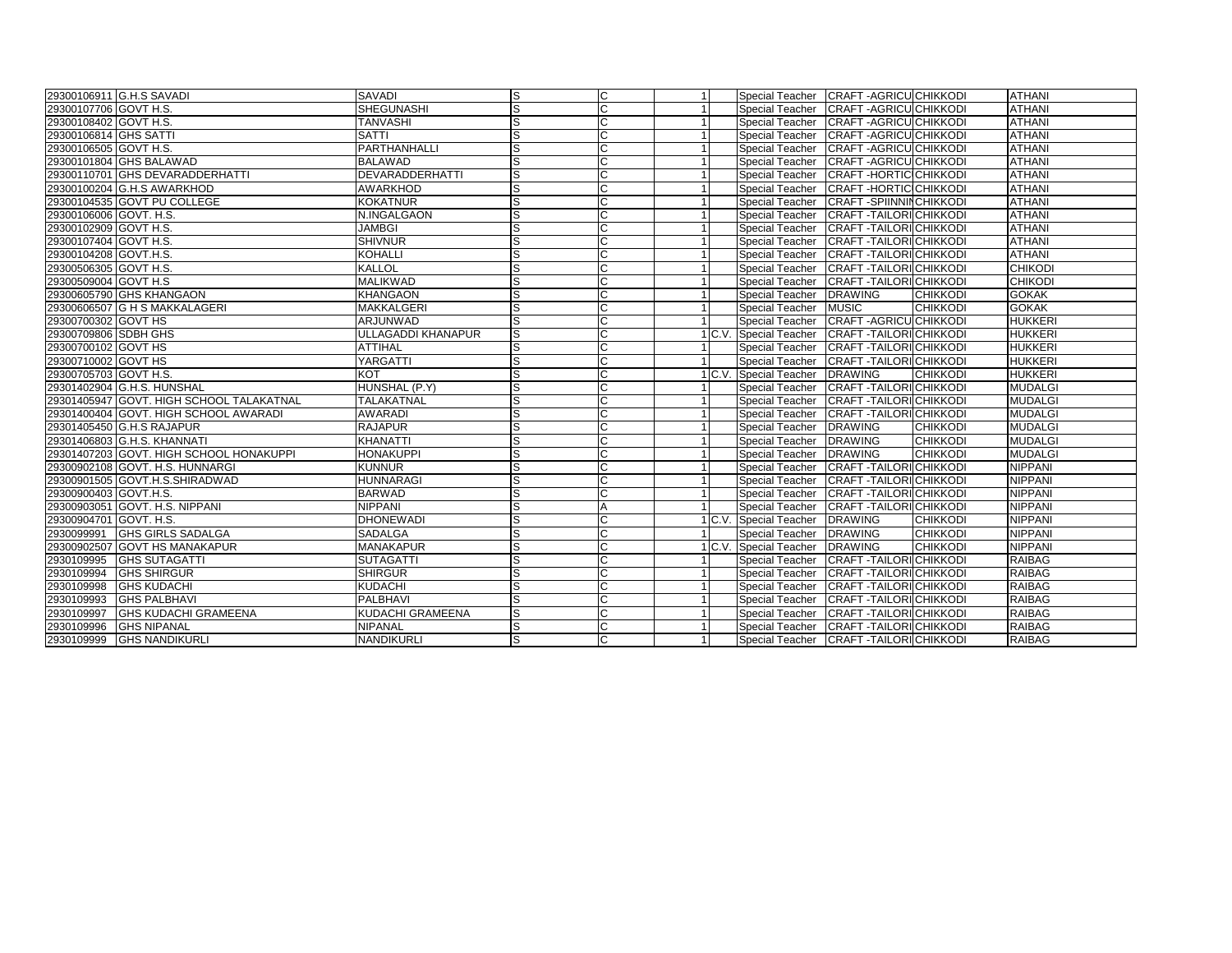| 29090202906 GHS KOLIWAD                   | <b>KOLIWAD</b>       |  |  | Special Teacher CRAFT - TAILORI DHARWAD        |                 | <b>HUBL</b>       |
|-------------------------------------------|----------------------|--|--|------------------------------------------------|-----------------|-------------------|
| 29090300602 IGHS BAGADAGERI               | BAGADAGERI           |  |  | Special Teacher CRAFT - TAILORI DHARWAD        |                 | KALGHATAGI        |
| 29090307002 GOVT. PU COLLEGE SANGAMESHWAR | <b>ISANGAMESHWAR</b> |  |  | Special Teacher CRAFT - TAILORI DHARWAD        |                 | <b>KALGHATAGI</b> |
| 29090300706 GHS BAMMIGATTI                | <b>BAMMIGATTI</b>    |  |  | 1 C.V. Special Teacher CRAFT - TAILORI DHARWAD |                 | KALGHATAGI        |
| 29090403702 GHS MALALI                    | <b>MALAL</b>         |  |  | 1 C.V. Special Teacher IDRAWING                | <b>IDHARWAD</b> | <b>KUNDAGOL</b>   |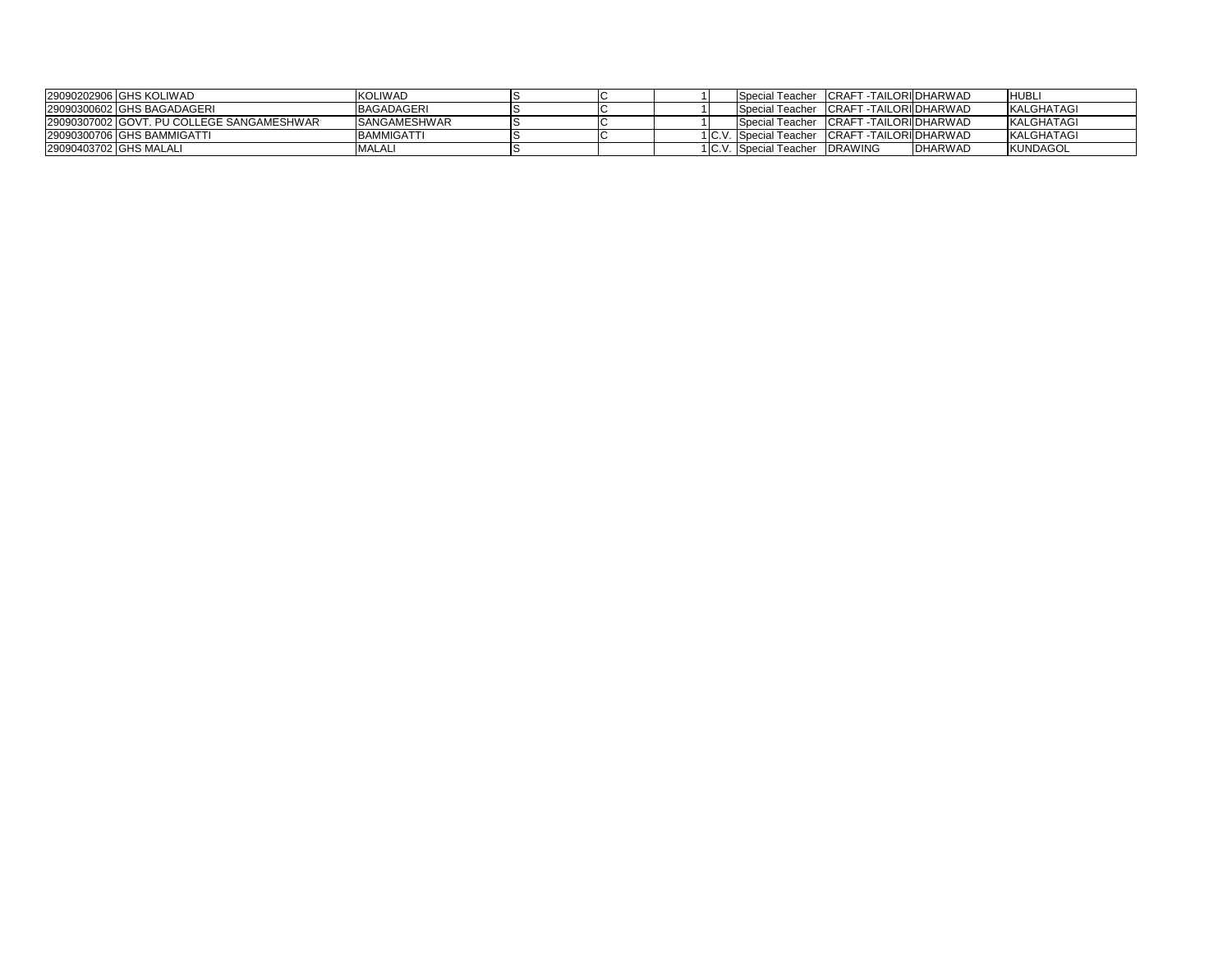| 2908019997 GOVT HS RAJEEV GANDHI NAGAR GADAG | <b>GADAG CITY</b>   |  | Special Teacher DANCE                       |                                       | <b>GADAG</b> | <b>GADAG CITY</b> |
|----------------------------------------------|---------------------|--|---------------------------------------------|---------------------------------------|--------------|-------------------|
| 29080204002 GOVT HS NAGARAHALLI              | <b>NAGARAHALLI</b>  |  |                                             | Special Teacher CRAFT - TAILORI GADAG |              | <b>MUNDARAGI</b>  |
| 29080201902 GOVT HS BARADUR                  | <b>BARADUR</b>      |  | C.V. Special Teacher DRAWING                |                                       | <b>GADAG</b> | <b>MUNDARAGI</b>  |
| 29080402204 GOVT COMP JUN COL YAVAGAL        | YAVAGAL             |  |                                             | Special Teacher CRAFT - TAILORI GADAG |              | <b>RON</b>        |
| 29080409924 GOVT COMP JUN COL GAJENDRAGAD    | <b>GAJENDRAGAD</b>  |  |                                             | Special Teacher CRAFT - TAILORI GADAG |              | <b>RON</b>        |
| 29080402503 GOVT HS MALLAPUR                 | <b>MALLAPUR</b>     |  | 1 C.V. Special Teacher CRAFT -TAILORI GADAG |                                       |              | <b>RON</b>        |
| 29080406904 GOVT HS ABBIGERI                 | <b>ABBIGERI</b>     |  |                                             | Special Teacher CRAFT - TAILORI GADAG |              | <b>RON</b>        |
| 29080403105 GOVT COMP JUN COL HIREHAL        | <b>HIREHAL</b>      |  |                                             | Special Teacher CRAFT - TAILORI GADAG |              | <b>RON</b>        |
| 29080403803 GOVT COMP JUN COL MUSHIGERI      | <b>MUSHIGERI</b>    |  |                                             | Special Teacher CRAFT - TAILORI GADAG |              | <b>RON</b>        |
| 29080403503 GOVT HS SHANTAGIRI               | <b>SHANTAGIRI</b>   |  | Special Teacher MUSIC                       |                                       | <b>GADAG</b> | <b>RON</b>        |
| 29080409924 GOVT COMP JUN COL GAJENDRAGAD    | <b>IGAJENDRAGAD</b> |  | I C.V. Special Teacher MUSIC                |                                       | <b>GADAG</b> | <b>RON</b>        |
| 29080409925 GOVT HS GAJENDRAGADA             | <b>GAJENDRAGAD</b>  |  | Special Teacher MUSIC                       |                                       | <b>GADAG</b> | <b>RON</b>        |
| 2908059999 GOVT HS KOGANUR                   | <b>KOGANUR</b>      |  |                                             | Special Teacher CRAFT TAILORI GADAG   |              | <b>SHIRHATTI</b>  |
| 29080507334 GOVT URDU HS LAXMESWAR           | <b>LAKSHMESHWAR</b> |  |                                             | Special Teacher CRAFT - TAILORI GADAG |              | <b>SHIRHATTI</b>  |
| 2908059998 GOVT HS GOJANUR                   | <b>GOJANUR</b>      |  |                                             | Special Teacher CRAFT - TAILORI GADAG |              | <b>SHIRHATTI</b>  |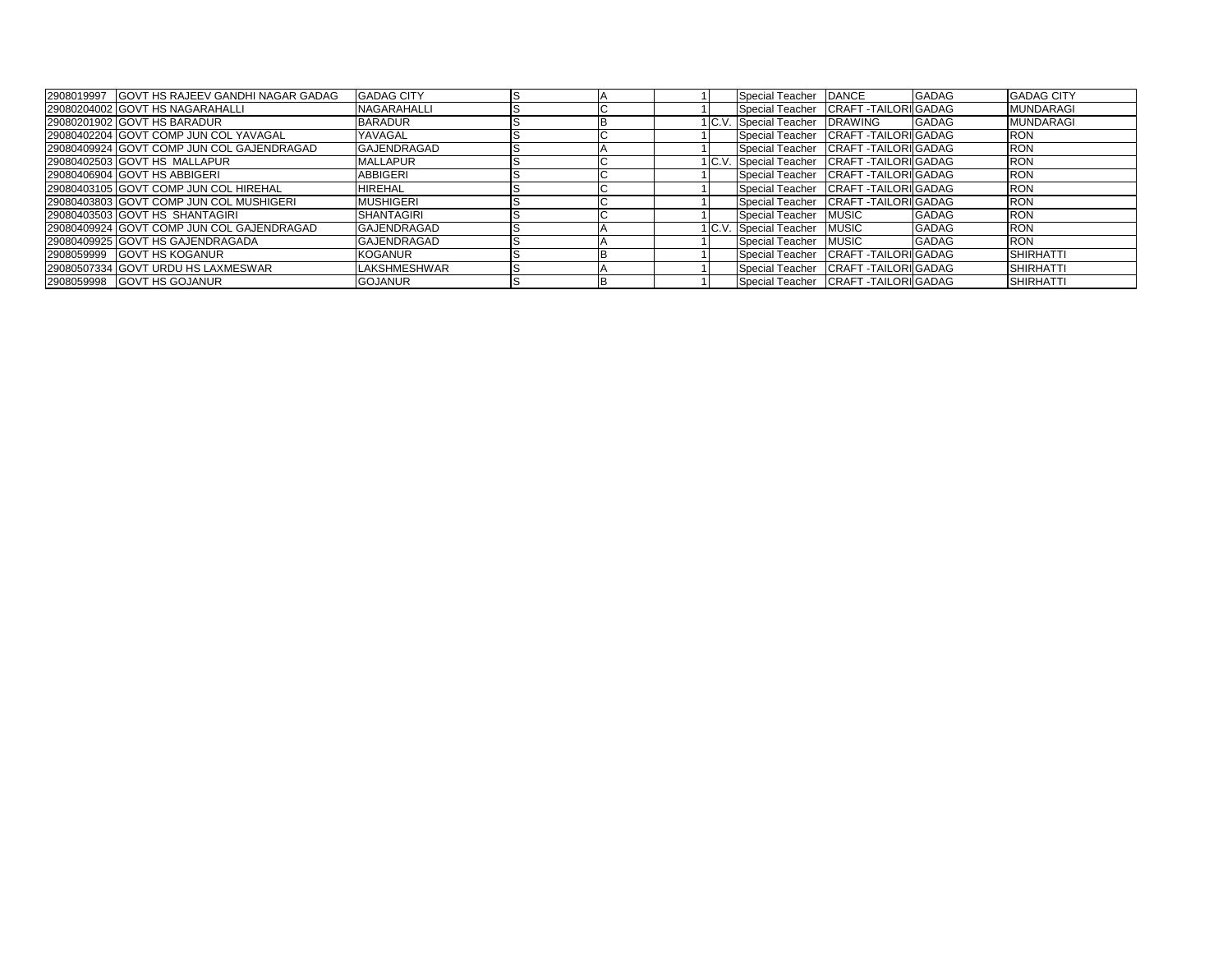| 29110101007 GOVT HIGH SCHOOL HIREANAJI         | <b>HIREANAJI</b>         |          |    |   |                                | Special Teacher CRAFT - AGRICU HAVERI |               | <b>BYADAGI</b>     |
|------------------------------------------------|--------------------------|----------|----|---|--------------------------------|---------------------------------------|---------------|--------------------|
| 29110101406 GOVT HIGH SCHOOL KERVADI           | <b>KERAVADI</b>          | S        |    |   | Special Teacher                | <b>CRAFT-HORTIC HAVERI</b>            |               | <b>BYADAGI</b>     |
| 29110109701 GOVT SJJM COMPOSITE JUN COLL BYD   | <b>BYADAGI WARD 15</b>   | S        | А  |   | Special Teacher                | <b>DRAWING</b>                        | <b>HAVERI</b> | <b>BYADAGI</b>     |
| 29110509502 GOVT HIGH SCHOOL KUDAL             | <b>KUDAL</b>             |          |    |   | Special Teacher                | <b>CRAFT-AGRICU HAVERI</b>            |               | <b>HANAGAL</b>     |
| 29110517102 GOVT HIGH SCHOOL MARANBEED         | <b>MARANBEED</b>         | S        | С  |   | Special Teacher                | <b>CRAFT-AGRICU HAVERI</b>            |               | <b>HANAGAL</b>     |
| 29110508403 GOVT HIGH SCHOOL KANCHINEGLUR      | <b>KANCHINEGLUR</b>      |          |    |   | Special Teacher                | <b>CRAFT-AGRICU HAVERI</b>            |               | <b>HANAGAL</b>     |
| 29110505703 GOVT HIGH SCHOOL HIREBASUR         | <b>HIREBASUR</b>         |          | Ċ  |   | Special Teacher                | CRAFT-AGRICU HAVERI                   |               | <b>HANAGAL</b>     |
| 29110512203 GOVT HIGH SCHOOL SHIRGOD           | SHIRGOD                  | S        | C  |   | Special Teacher                | <b>CRAFT-HORTIC HAVERI</b>            |               | <b>HANAGAL</b>     |
| 29110507703 GOVT HIGH SCHOOL KADSHETTIHALLI    | KADSHETTIHALLI           |          |    |   | Special Teacher                | <b>CRAFT-HORTIC HAVERI</b>            |               | <b>HANAGAL</b>     |
| 29110510002 GOVT HIGH SCHOOL MAHARAJPET        | <b>MAHARAJAPETH</b>      | lS       | C  |   | Special Teacher                | <b>CRAFT-HORTIC HAVERI</b>            |               | <b>HANAGAL</b>     |
| 29110513705 GOVT HIGH SCHOOL YALAVATTI         | YALVATTI                 |          |    |   | Special Teacher                | <b>CRAFT-HORTIC HAVERI</b>            |               | <b>HANAGAL</b>     |
| 29110502102 GOVT HIGH SCHOOL BAICHWALLI        | <b>BAICHWALLI</b>        |          |    |   | Special Teacher                | <b>DRAWING</b>                        | <b>HAVERI</b> | <b>HANAGAL</b>     |
| 29110505902 GOVT HIGH SCHOOL HIREKANAGI        | <b>HIREKANAGI</b>        | lS       | С  |   | Special Teacher                | <b>DRAWING</b>                        | <b>HAVERI</b> | <b>HANAGAL</b>     |
| 29110510504 GOVT HIGH SCHOOL MASANKATTI        | <b>MASANAKATTI</b>       |          | C  |   | Special Teacher                | <b>DRAWING</b>                        | <b>HAVERI</b> | <b>HANAGAL</b>     |
| 29110500702 GOVT HIGH SCHOL ARLESHWARA         | ARALESHWAR               | S        | C  |   | Special Teacher                | <b>DRAWING</b>                        | <b>HAVERI</b> | HANAGAL            |
| 29110518301 GOVT GIRLS URDU HIGH SCHOOL HANGAL | <b>HANGAL WARD NO 2</b>  |          | А  |   | Special Teacher                | <b>MUSIC</b>                          | <b>HAVERI</b> | <b>HANAGAL</b>     |
| 29110602206 GOVT HIGH SCHOOL KARAJGI           | <b>KARAJAGI</b>          |          |    |   | Special Teacher                | <b>CRAFT-AGRICU HAVERI</b>            |               | <b>HAVERI</b>      |
| 29110603612 GOVT HIGH SCHOOL YALAGACHHA        | YALAGACCHI               | S        | Ċ  |   | Special Teacher                | <b>CRAFT-AGRICU HAVERI</b>            |               | <b>HAVERI</b>      |
| 29110603005 GOVT HIGH SCHOOL MEVUNDI           | <b>MEVUNDI</b>           |          | C  |   | Special Teacher                | <b>CRAFT-HORTIC HAVERI</b>            |               | <b>HAVERI</b>      |
| 29110602106 GOVT URDU HIGH SCHOOL KANVALLI     | <b>KANVALLI</b>          | S        | C  |   | Special Teacher                | <b>CRAFT - TAILORI HAVERI</b>         |               | <b>HAVERI</b>      |
| 29110605203 GOVT HIGH SCHOOL NELOGAL           | <b>NELOGALLA</b>         |          | B  |   | Special Teacher                | <b>CRAFT - TAILORI HAVERI</b>         |               | <b>HAVERI</b>      |
| 29110603706 GOVT HIGH SCHOOL HAVANUR           | <b>HAVANUR</b>           | S        | C  |   | Special Teacher                | <b>CRAFT -TAILORI HAVERI</b>          |               | <b>HAVERI</b>      |
| 29110611103 GOVT URDU HIGH SCH HAVERI          | HAVERI WARD NO 11        |          |    |   | Special Teacher                | <b>DANCE</b>                          | <b>HAVERI</b> | <b>HAVERI</b>      |
| 29110602605 GOVT HIGH SCHOOL KONANTAMBAGI      | KONANATUMBAGI            |          |    |   | 1 C.V. Special Teacher         | <b>DRAWING</b>                        | <b>HAVERI</b> | <b>HAVERI</b>      |
| 29110778787 GOVT HIGH SCHOOL HOSAKATTI         | <b>HIREKERUR</b>         | S        | A  |   | Special Teacher                | <b>CRAFT-HORTIC HAVERI</b>            |               | <b>HIREKERUR</b>   |
| 29110703502 GOVT HIGH SCHOOL DUDIHALLI         | <b>DUDIHALLI</b>         |          | B  |   | Special Teacher                | <b>CRAFT - TAILORI HAVERI</b>         |               | <b>HIREKERUR</b>   |
| 29110704803 GOVT HIGH SCH HIREKABBAR           | <b>HIREKABBAR</b>        | S        | C. |   | Special Teacher                | <b>CRAFT - TAILORI HAVERI</b>         |               | <b>HIREKERUR</b>   |
| 29110702709 GOVT URDU HIGH SCH CHIKKERUR       | <b>CHIKKERUR</b>         |          |    |   | Special Teacher                | <b>CRAFT-TAILORI HAVERI</b>           |               | <b>HIREKERUR</b>   |
| 29110714601 GOVT URDU HIGH SCHOOL HIREKERUR    | HIREKERUR WARD NO 10     | ls       | А  |   | Special Teacher                | <b>DRAWING</b>                        | <b>HAVERI</b> | <b>HIREKERUR</b>   |
| 29110708314 GOVT URDU HIGH SCHOOL MASUR        | <b>MASUR</b>             | lS       | C  |   | 1 C.V. Special Teacher         | <b>DRAWING</b>                        | <b>HAVERI</b> | <b>HIREKERUR</b>   |
| 29110702906 GOVT HIGH SCHOOL CHIKKONATHI       | <b>CHIKKONATI</b>        |          |    |   | Special Teacher                | <b>DRAWING</b>                        | <b>HAVERI</b> | <b>HIREKERUR</b>   |
| 29110706404 GOVT HIGH SCHOOL KADUR             | <b>KADUR</b>             | ls       | С  |   | Special Teacher                | <b>DRAWING</b>                        | <b>HAVERI</b> | <b>HIREKERUR</b>   |
| 29111403903 GOVT HIGH SCHOOL HANUMAPUR         | <b>HANUMAPUR</b>         |          |    |   | Special Teacher                | <b>CRAFT - TAILORI HAVERI</b>         |               | <b>RANNEBENNUR</b> |
| 29111402603 GOVT HIGH SCH GANGAPUR             | <b>GANGAPUR</b>          |          |    |   | Special Teacher                | <b>CRAFT - TAILORI HAVERI</b>         |               | <b>RANNEBENNUR</b> |
| 29111405506 GOVT HIGH SCHOOL ITAGI             | <b>ITIGI</b>             | ls       | Ċ  |   | Special Teacher                | <b>DRAWING</b>                        | <b>HAVERI</b> | <b>RANNEBENNUR</b> |
| 29111404002 GOVT HIGH SCHOOL HARANGIRI         | <b>HARANAGIRI</b>        |          |    |   | 1 C.V. Special Teacher         | <b>DRAWING</b>                        | <b>HAVERI</b> | <b>RANNEBENNUR</b> |
| 29111411304 GOVT HIGH SCHOOL HIREBIDARI        | <b>HIREBIDARI</b>        | S        | C  |   | 1 C.V. Special Teacher         | <b>DRAWING</b>                        | <b>HAVERI</b> | <b>RANNEBENNUR</b> |
| 29111603002 GOVT HIGH SCH ICCHANGI             | <b>ICHHANGI</b>          |          | Ć  |   | Special Teacher                | <b>CRAFT-TAILORI HAVERI</b>           |               | <b>SAVANUR</b>     |
| 29111601602 GOVT HIGH SCH HALEMANNANGI         | <b>HALEMANNANGI</b>      |          | Ċ  |   | Special Teacher                | <b>CRAFT-TAILORI HAVERI</b>           |               | <b>SAVANUR</b>     |
| 29111603102 GOVT HIGH SCH JALLAPUR             | <b>JALLAPUR</b>          | lS       | Ć  |   | Special Teacher                | <b>CRAFT -TAILORI HAVERI</b>          |               | <b>SAVANUR</b>     |
| 29111607507 GOVT P U COL SAVANUR               | <b>SAVANUR WARD NO 4</b> | S        | А  | 1 | Special Teacher                | <b>DRAWING</b>                        | <b>HAVERI</b> | <b>SAVANUR</b>     |
| 29111601709 GOVT PU COL HATTIMATTUR            | <b>HATTIMATTUR</b>       | S        | Ċ  |   | 1 C.V. Special Teacher         | <b>DRAWING</b>                        | <b>HAVERI</b> | <b>SAVANUR</b>     |
| 29111604004 GOVT URDU HIGH SCH KARADAGI        | <b>KARADAGI</b>          | S        | C  |   | Special Teacher                | <b>MUSIC</b>                          | <b>HAVERI</b> | <b>SAVANUR</b>     |
| 29111703302 GOVT HIGH SCH HUNGUNDA             | <b>HUNAGUND</b>          | <b>S</b> | С  |   | Special Teacher                | <b>CRAFT-AGRICU HAVERI</b>            |               | <b>SHIGGOAN</b>    |
| 29111704402 GOVT HIGH SCH KONANKERI            | <b>KONANAKERI</b>        |          | Ċ  |   | Special Teacher                | <b>CRAFT-AGRICU HAVERI</b>            |               | <b>SHIGGOAN</b>    |
| 29111701404 GOVT HIGH SCH CHANDAPUR            | <b>CHANDAPUR</b>         |          | C  |   | Special Teacher                | <b>CRAFT-HORTIC HAVERI</b>            |               | <b>SHIGGOAN</b>    |
| 29111704605 GOVT HIGH SCH KUNNUR               | <b>KUNNUR</b>            | ls       | C  |   | 1 C.V. Special Teacher DRAWING |                                       | <b>HAVERI</b> | <b>SHIGGOAN</b>    |